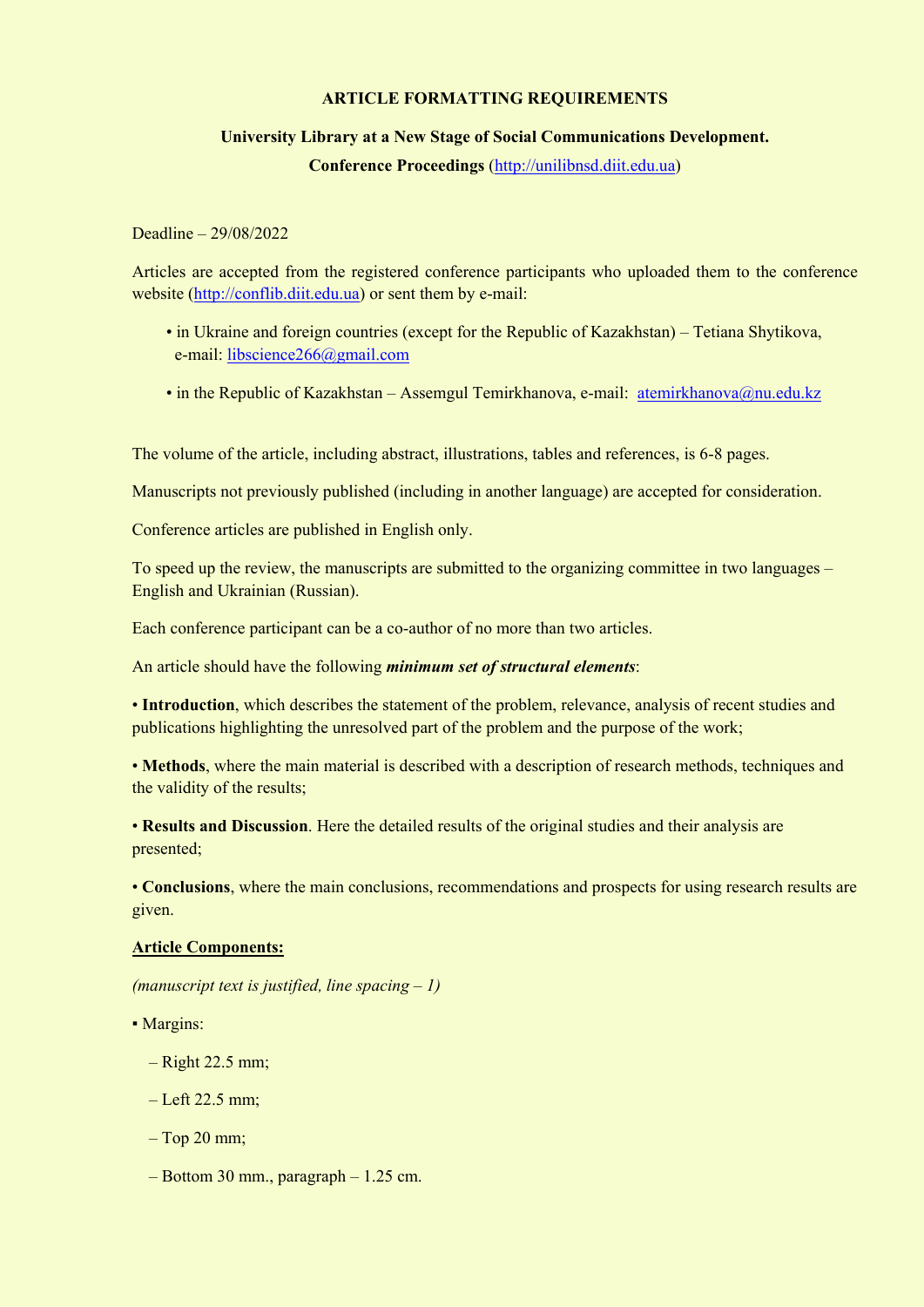1. **UDC-index** (Universal Decimal Classification) – in the upper left corner of the page in the first line with left alignment (TNR 12, bold face), the interval before  $-0$  pt., after  $-12$  pt.

2. **Information about authors:** surname, name and patronymic (initials), place of work, city, country, email and ORCID. The interval before the block is  $0$  pt., after  $-12$  pt.

3. **Article title** – left justified (font – TNR 14, bold face, interval after – 12 pt).

4. **Abstract** (one paragraph, 100-150 words) – justified, structured (according to the logic of the material description in the article) and contains the following elements: *Objective, Methods, Results, Conclusions*. The abstract should not repeat the text of the article itself, as well as its title, references and abbreviations. Font TNR 10 pt. Interval after  $-0$  pt.

5. **Keywords** (4-6 separate words and/or as part of several phrases) – justified; *Keywords* are indicated in italics before the list. Separating character is a semicolon, without dot at the end of the list (font TNR 10, interval after  $-12$  pt)

6. **The text of the article** should be structured and have the following elements: *Introduction, Methods, Results and Discussion, Conclusions***.** The text of the manuscript is justified. References to the sources used in the article text according to the APA style should be presented only in parentheses, for example, (Schmidt, 2018) or B. Schmidt (2018).

7. **References** – transliterated bibliography (in Latin letters) alphabetically; APA style (heading – TNR 11 pt., in capital letters). Publications over the last 3-5 years, DOI.

8. **Illustrations** should be submitted in a separate folder in JPG or TIF format with the obligatory indication of their location in the article text. The list of illustrations should be submitted in a separate file in Microsoft Word format.

## **Example of References Formatting**

- Bains, S. (2017). The role of the library in scholarly publishing: The University of Manchester experience. *Insights, 30*(3), 70-77. doi:<http://doi.org/10.1629/uksg.380>
- Hahn, K. (2008). *Research library publishing services: New options for university publishing.* Washington, DC: Association of Research Libraries (ARL). Retrieved from <https://www.arl.org/wp-content/uploads/2008/03/research-library-publishing-services-mar08.pdf>
- Kolesnykova, T., & Matveyeva, O. (2019). An Analysis of Digital Library Publishing Services in Ukrainian Universities. *Evidence Based Library and Information Practice, 14*(4), 52-71. doi: <https://doi.org/10.18438/eblip29510>
- Lazarev, V. S., Skalaban, A. V., Yurik, I. V., Lis, P. A., & Kachan, D. A. (2017). Selection of Serial Publications to Support Researchers (Based on the Example of Scientific Works on Nuclear Power). *Scientific and technical information processing, 44*(3), 196-206. doi: <https://doi.org10.3103/S0147688217030066>
- Levchenko, N. (2018). Vidkrytyi elektronnyi arkhiv vazhlyvyi chynnyk publikatsiinoi aktyvnosti naukovtsiv. *Bibliotechnyi visnyk*, 5, 3-7. Retrieved from http://bv.nbuv.gov.ua/doc/bv 2018 5 3 (in Ukranian)